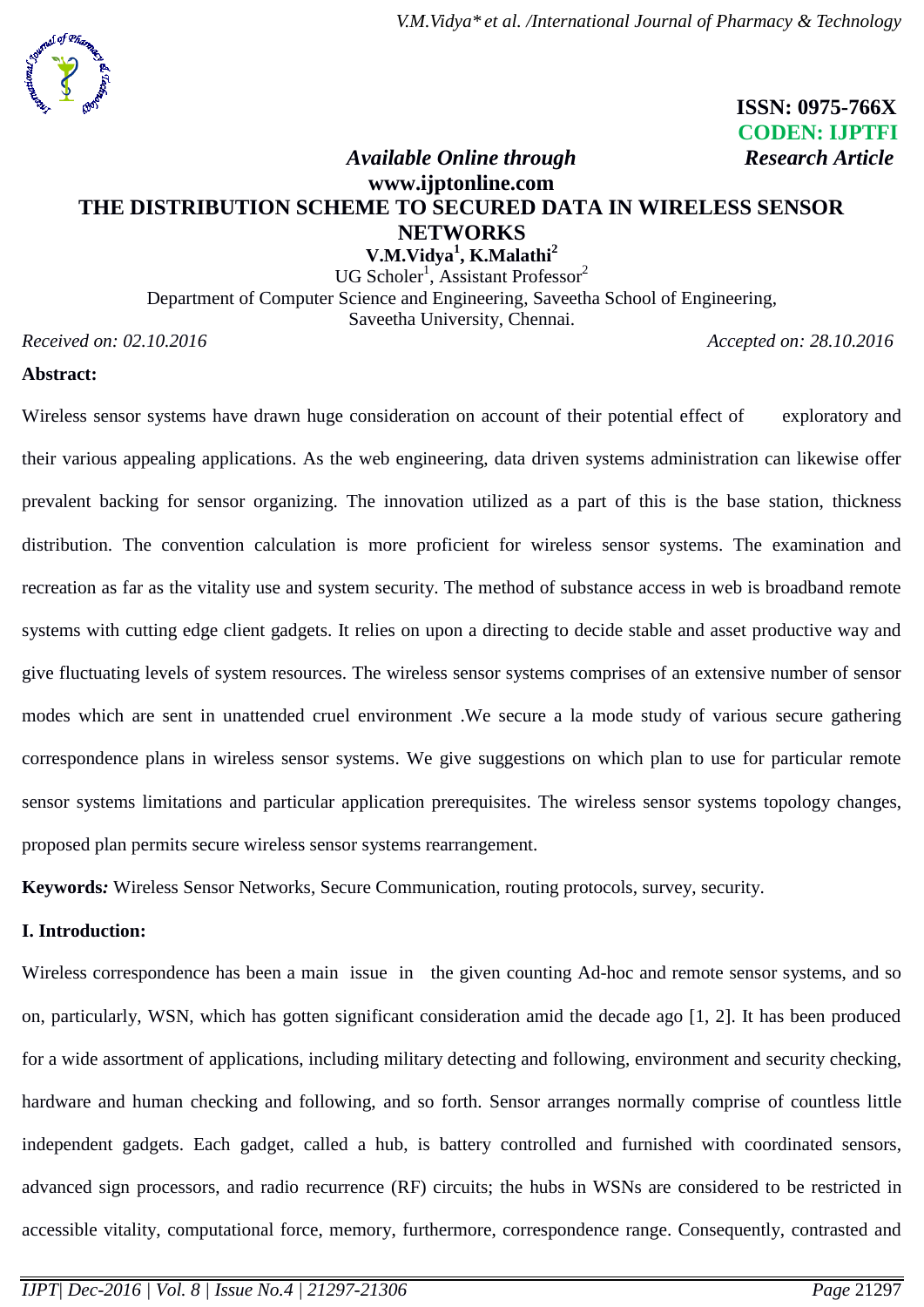*V.M.Vidya\* et al. /International Journal of Pharmacy & Technology* wired system, wireless sensor systems are up against a few critical security challenges in light of extraordinary qualities what's more, impediments, including verification, protection, encryption,

Heartiness to foreswearing of administration assaults, and hub catch. Especially for the applications where remote sensor systems are created in an antagonistic situation or utilized for some critical purposes, security turns into an essential concern. To build up a protected system, we should plan an effective directing convention.

It is outstanding that most sensor systems are conveyed in an irregular mode. Hubs don't have any data about the neighbours and topology of the system before arrangement. Before working, hubs will frame a specific correspondence way through self-association as indicated by some paradigm. In Akkaya and Youmans considered three sort of steering the given conventions: information driven, various leveled, and area based. This article plans to propose a novel progressive steering convention calculation for WSNs. By and large, the progressive steering convention calculation endeavours to spare vitality by method for organizing the hubs in bunches or tree structures to let a few.

Chosen hubs transmit to a hub inside close closeness and to make these hubs forward this data to the base Station. In the meantime, these chose hubs have extra.

Duty of transferring and amassing nearby information back to the base station. While in a few circumstances vitality protection is not of essential concern, different cases may require worries of security to supersede vitality utilization concerns. For instance, a few circumstances need to consider system security and quality of administration as opposed to vitality. This work considers the vitality utilization, parcel inactivity, and security of various directing conventions in WSNs and we will give investigation about the dispersion of the separation that hubs must transmit to have their information handed-off back to the base station. In general, routing in WSMNs can be classified as flat routing and hierarchical routing, depending on the network architecture shown. In flat architecture, the network is deployed with homogeneous sensors of the same capabilities and functionalities In cluster-based architecture, the network is divided into the different parts.

Sensors are deployed in each cluster, where different kinds of sensors relay data to a cluster header (CH) that has more resources and is able to perform intensive data processing. The CH is connected with the drop either directly or through other. CHs in multi-hop fashion. Providing an efficient routing for WMSNs is a complex issue. In this section, we provide an overview of routing design issues. The particularity of routing in WMSNs are explained in the parts of There are several factors that mainly influence the design of WMSN routing, which are outlined in the given name of the outlines the main design principle .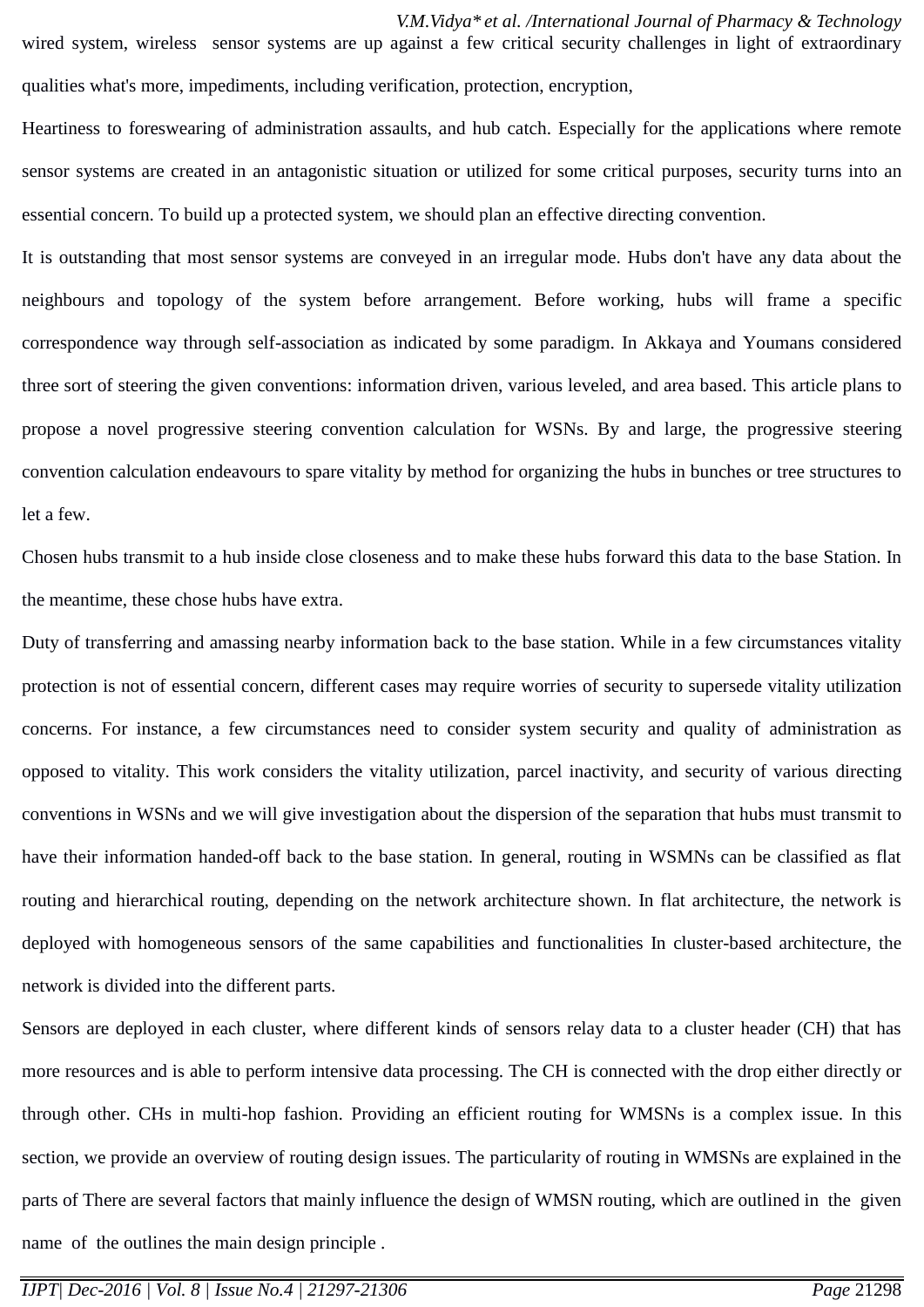## **II. Background:**

Routing in information driven conventions is not in view of location yet rather on detected information. At first, the base station communicates an "Information Response" message. Sensor hub which gets this message continues to communicate it again to all neighbours. After a timeframe, "Information Response" messages touch base to the whole system. On the off chance that a sensor hub arranges information which fulfils the solicitation, it sends an "Information Response" messageby means of the best drop (switch). Information driven directing conventions make it conceivable in-system handling (erase of repetitive information, accumulation). It results from it a lessening of sending from there on a diminishment of conceivable impacts on the transmission channel. These viewpoints lead to vitality sparing and expanding system lifespan. For next interests, "Information Request" message can be sent by multi-cast to gathering hubs or by unit-cast to particular hub. In the accompanying, we give more insights about information driven directing conventions. For «Directe Diffusion » [3], "Information Request" message speaks to an enthusiasm to information Interest.

Messages bolster traits naming which determine an arrangement of imperatives to be met by detected information which sink hub expects, similar to class of information. It is conceivable to indicate different parameters, for example, the interest termination what's more, the sending recurrence. From that point, sensor hubs with information coordinating these limitations send information messages by means of all slopes. While for « One Phase Pull » [4] –a lightweight variation of Directed Diffusion– information messages are sent back along the speediest slope from which the principal interest message was gotten. In « Flooding and Gossiping » [5] "Information Reply" messages are sent arbitrarily among one of the inclinations. This permits load adjusting and abstains from having well known hubs. While, for « Energy- mindful steering » [6], directing metric is an element of expended vitality all through the directing way. For « Gradient based steering » [7], sensor hubs keep the quantity of jumps when the "Information Appeal" messages diffused through the system. In this way, every hub can find the base number of bounces to thesink, which is called tallness of the hub. In this manner, "Information Response" messages are sent through steering way having least angles.

## **III. Existing System:**

## **1. Hardware System:**

One noteworthy test in a WSN is to deliver minimal effort and small sensor hubs. There are an expanding number of little organizations creating WSN equipment and the business circumstance can be contrasted with home processing in the 1970s. Large portions of the hubs are still in the innovative work stage, especially their product. Likewise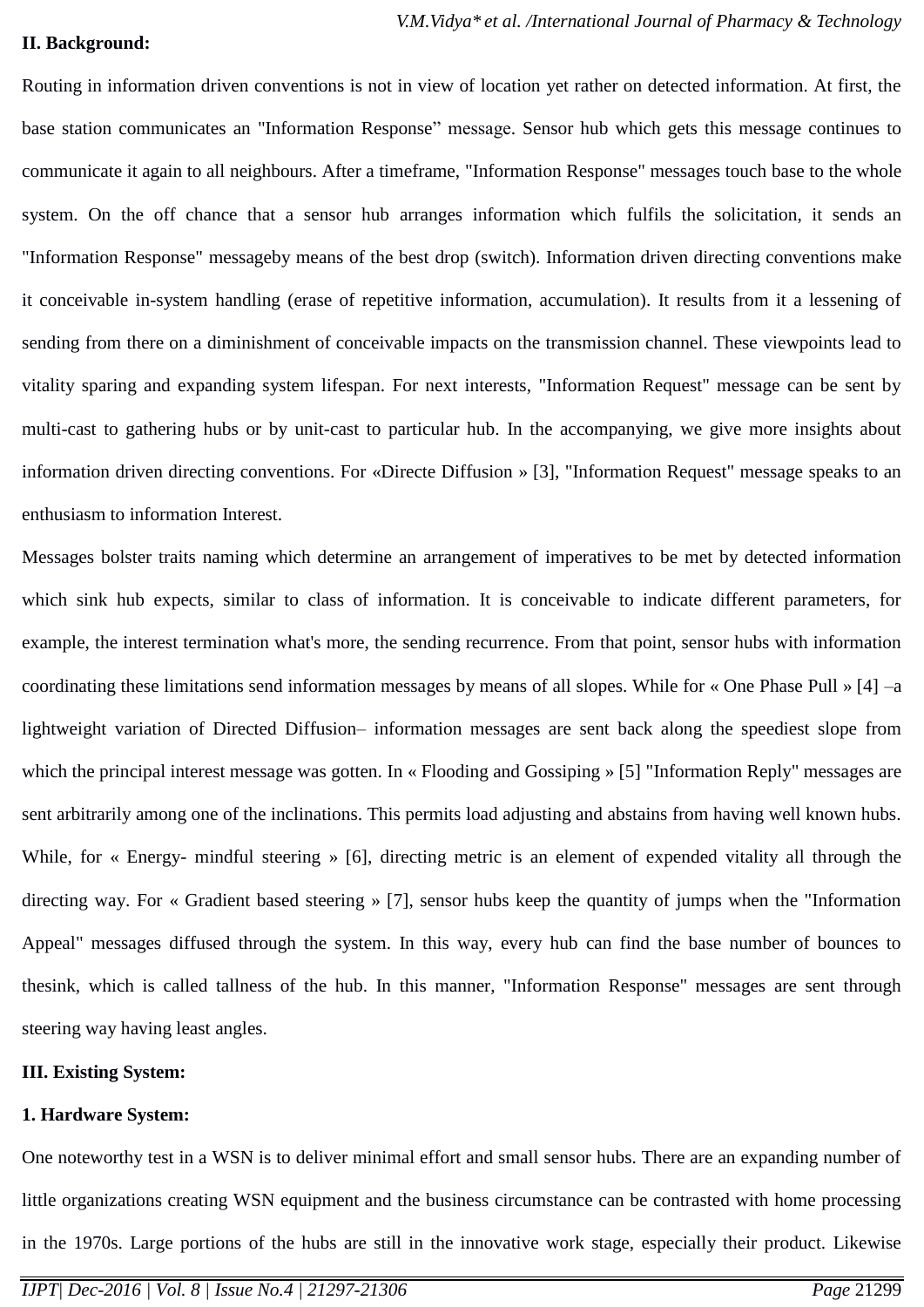*V.M.Vidya\* et al. /International Journal of Pharmacy & Technology* inborn to sensor system reception is the utilization of low power strategies for radio correspondence and information securing.

In numerous applications, a WSN speaks with a Local Area Network or Wide Area Network through a portal. The Gateway goes about as an extension between the WSN and the other system. 1This empowers information to be put away and prepared by gadgets with more assets, for instance, in a remotely found server.

#### **2. Operating System:**

Working frameworks for remote sensor system hubs are ordinarily less intricate than broadly useful working frameworks. They all the more firmly take after installed frameworks, for two reasons. To begin with, remote sensor systems are normally conveyed in light of a specific application, instead of as a general stage. Second,

C while giving advances .a requirement for low expenses and low power leads most remote sensor hubs to have lowcontrol microcontrollers guaranteeing that instruments, for example, virtual memory are either superfluous or excessively costly, making it impossible to actualize.

It is consequently conceivable to utilize installed working frameworks, for example, eCos or uC/OS for sensor systems. In any case, such working frameworks are regularly composed with constant properties. TinyOS is maybe the first[12] working framework particularly intended for remote sensor systems. TinyOS depends on an occasion driven programming model as opposed to multithreading. TinyOS projects are made out of occasion handlers and undertakings with hurried to-finish semantics. At the point when an outer occasion happens, for example, an approaching information parcel or a sensor perusing, TinyOS signals the suitable occasion handler to handle the occasion. Occasion handlers can post errands that are booked by the TinyOS bit some time later.

Lutes is a recently created OS for remote sensor systems, which gives UNIX-like reflection and backing for the C programming dialect. Contac is an OS which utilizes a more straightforward programming style as a part of

#### **3. Software System:**

Energy is the scarcest asset of WSN hubs, and it decides the lifetime of WSNs. WSNs might be sent in expansive numbers in different situations, including remote and antagonistic locales, where specially appointed interchanges are a key segment. Consequently, calculations and conventions need to address the accompanying issues:

- a. Expanded lifespan
- b. Heartiness and adaptation to non-critical failure
- c. Self-design

Lifetime expansion: Energy/Power Consumption of the detecting gadget ought to be minimized and sensor hubs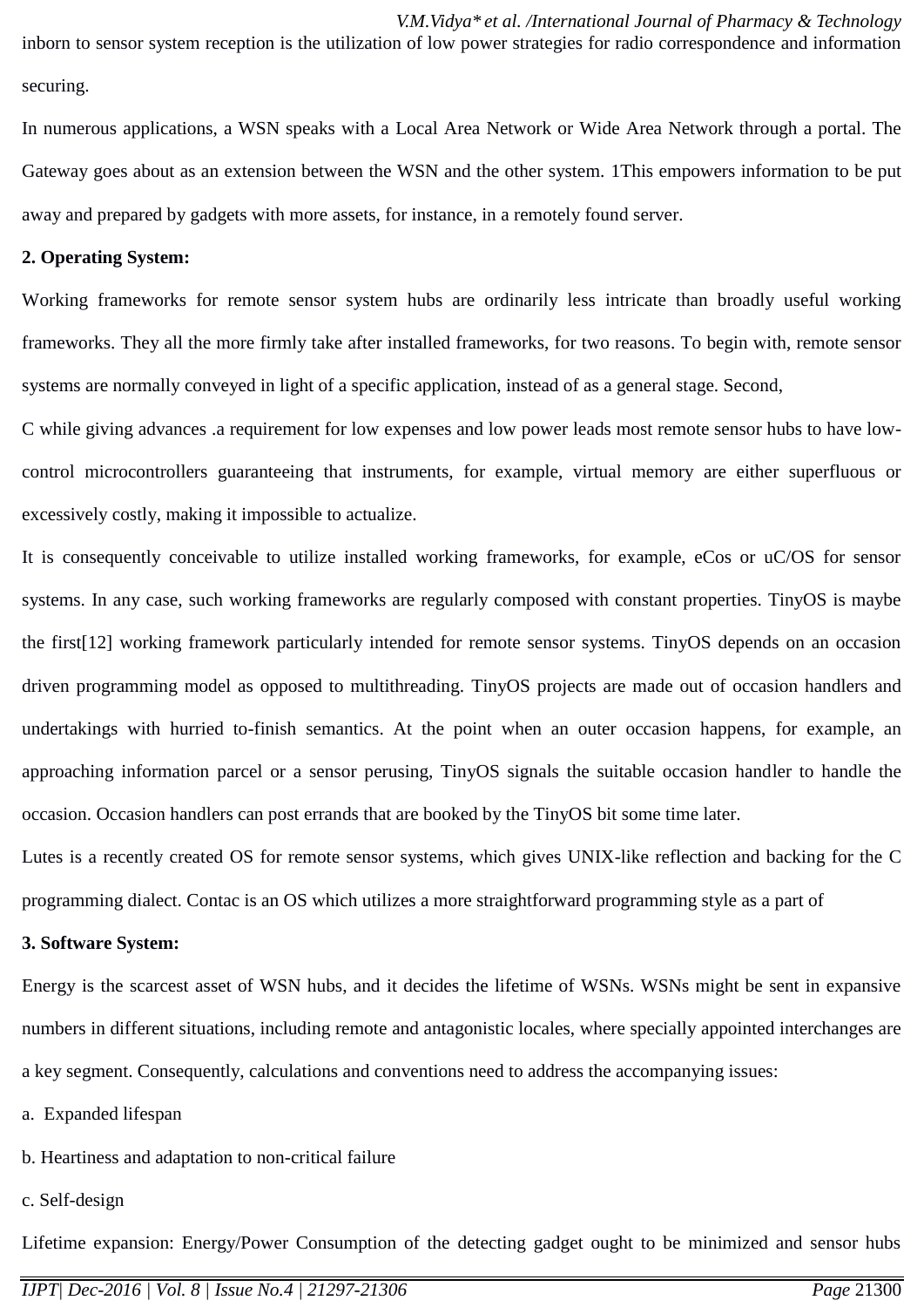*V.M.Vidya\* et al. /International Journal of Pharmacy & Technology* ought to be vitality proficient since their restricted vitality asset decides their lifetime. To ration power, remote sensor hubs regularly control off both the radio transmitter and the radio beneficiary when not being used.

## **IV. Proposed System:**

Considering the disposition of directing in WSNs where "Data Response" messages are sent. Fundamentally to the base station, in this manner "DataResponse" messages got from centres with higher tallness (further from the base station) will be rejected. Indeed, for «Directed Dispersion and «One Phase Appeal» an interest message which is gotten from an information angle is dropped. For « Energy-mindful directing » convention, directing way which contains subordinate centres is clearly more costly as far as consumed vitality. For « Flooding and Gossiping » and « Gradient based directing », "Data Response" messages are sent towards base point. Thus subsidiary centres shouldn't have a place with directing ways. Additionally in MTE [15], it is demonstrated that sending through a halfway hub actuated less dispersed vitality than an immediate correspondence. Thus, in the proposed key conveyance conspire, every hub will try to impart Pair wise key to hubs (switches) having little or equivalent tallness. From that point, the directing measurements decide the best inclination. Then again, the various leveled association of the WSN offered by the directing conventions commits to build up Group Key for 1every gathering of hubs.



**Fig.1: Wireless sensor networks [5].**

All the more unequivocally, the proposed key dissemination plan will have the accompanying goals:

- 1. To play out a protected various leveled association of the WSN,
- 2. To build up Group Key and Pairwise key,
- 3. To bring about low stockpiling, calculation and correspondence overhead
- 4. To allow a protected rearrangement of the WSN and to allow key invigorate.

To achieve the above goals, the key dissemination plan must assess a few qualities:

The contemplated steering conventions utilize an incorporated procedure (started by the base station) to arrange the

WSN, then the key conveyance procedure will continue, similarly, to give a safe association.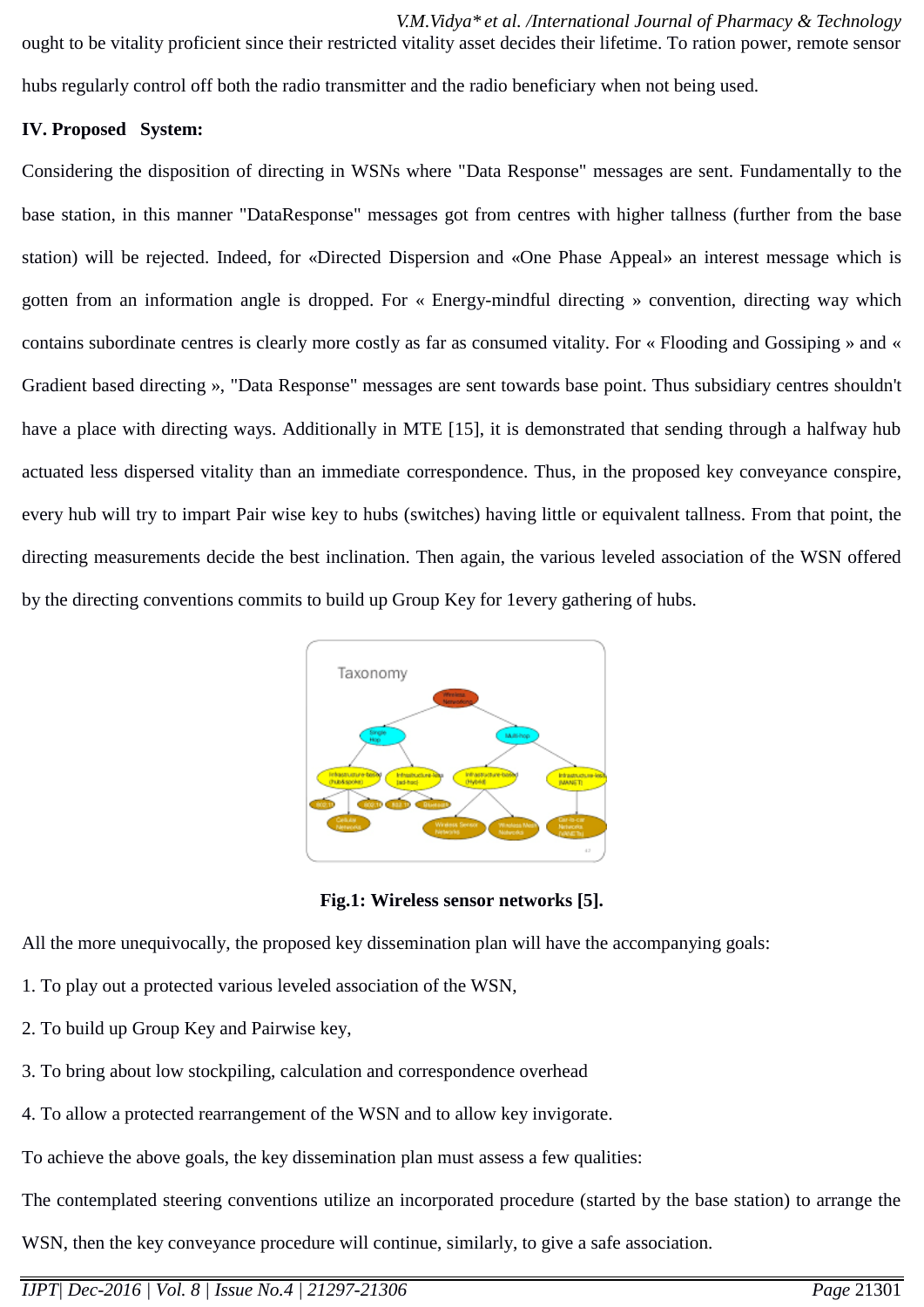- 5. The principal communicate will be ensure
- **V. Comparison with Other** with a preloaded Global Key.
- 6. The procedure to set up Group Key and PairwiseKey ought to be performed locally,

The key dissemination plan will require two stages to play out every one of these functionalities.



**Fig 2: Base station wireless data collection.**

## **1. Group Key :**

In a sensor system (WSN), numerous sensor hubs gather information from their environment,

Also, report them to the focal sink hub (., 2002). The sink communicates controlmessages to sensor hubs to control their detecting/reporting operations. From these numerous to-1 and 1-to-numerous correspondence attributes, run of the mill WSNs use a multicast tree topologyestablished from the sink. For the configuration of correspondence convention on this topology, the vitality productivity is the most essential outline standard because of sensor hub's vitality imperatives. This likewise applies to the outline of security administrations for WSNs. Notwithstanding its security performances, a security administration ought to check the vitality proficiency of its convention. The message privacy is the basic security primitive for different security ser- indecencies in a sensor system. By and large, a system wide gathering key (GK) is utilized for message en/unscrambling for the message secrecy. The sink ought to incidentally upgrade GK to keep a traded off hub from unscrambling messages. The most straightforward arrangement is to separately appropriate another GK to every hub in the wake of encoding it by every hub's individual key (IK) that is just shared between every hub and the sink. Be that as it may, this will create  $O(N)$ rekeying messages with the system size N.

## **2. Pair wise Key Management:**

Key predistribution is the method of distribution of keys onto nodes before deployment. Therefore, the bulges build up the network using their underground keys after deployment, that is, when they reach the **Local connect** means the possibility that any two sensor bulges have a common key with which they can establish a secure link to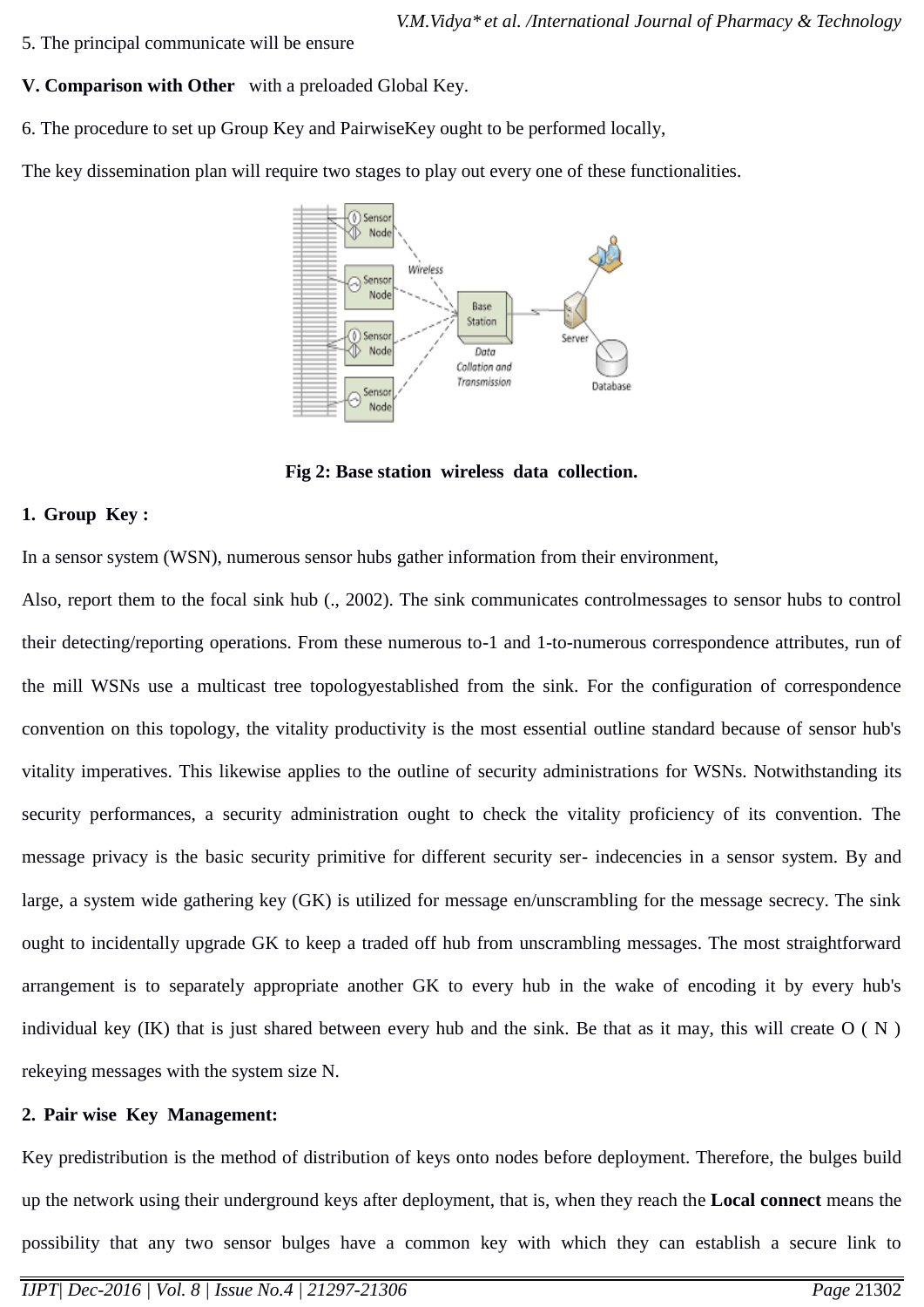communicate.

**Universal connectivity** is the fraction of nodes that are in the largest connected graph over the number of all nodes. Resilence is the number *of* associations that cannot be compromised when a number of nodes(therefore keys in them) are cooperated. So it is basically the value of resistance against the attempts to hack the network. Apart from these, two other precarious issues in WSN design are computational cost and hardware cost. Computational cost is the amount of calculation done during these phases. Hardware cost is generally the cost of the memory and battery in each node.

Secrets may be generated randomly and then the nodes determine mutual connectivity.A structured approach based on conditions that establishes a key in a pair-wise fashion is due to Rolf Bloom. Many variations to [Blom's scheme](https://en.wikipedia.org/wiki/Blom) exist. Thus the scheme ofbloom, combinesBloc's key pre-distribution scheme with the random key pre-distribution method with it, providing better resilience target position. Key pre-distribution schemes are various methods that have been developed by academicians forbetter maintenance of PEA management in WSNs.

#### **Existing Systems:**

In literatures, other key pre-distribution schemes have been proposed for securing WSNs having similar organization. SNEP [14] is a KDC based on key pre-distribution scheme. Before deployment, each node is preloaded with a symmetric key shared between itself and the base station. If two nodes want to share a Pairwise Key, it is essential that they communicate with the base station which establishes a Pairwise Key for them. If the WSN uses multi-hop routing paths, SNEP will cause a high communication overhead. To reduce such required channel volumes a solution, in consisting in incorporating SNEP in the routing procedure. As a result, communications size was increased. This is not effective because Pairwise Key refresh is 6not required in each data distribution.To validate the broadcast of "Path Discovery" message, neither asymmetric cryptography nor μTesla [8] is convenient. Indeed, irregular cryptography requires high computing. In addition, μTesla relies on the late disclosure key and one-way function key manacles. It requires that base station and sensor nodes to be loosely time coordinated. Besides, the one-way key chain does not fit into the reminiscence of a sensor node. As a result, μTesla only permit broadcast of Authenticate of the given above base position .However our key distribution scheme needs to authenticate also middle nodes (Group Heads) in order to share steadily Group Key. The use of a preloaded Global key for limited retro of time allows curing these drawbacks. In fact, initial broadcast of "Path Discovery' message is authenticated and KDC functionalities are vicarious to genuine Group Head. All this prepares such solution to secure efficiently data-centric routing protocols.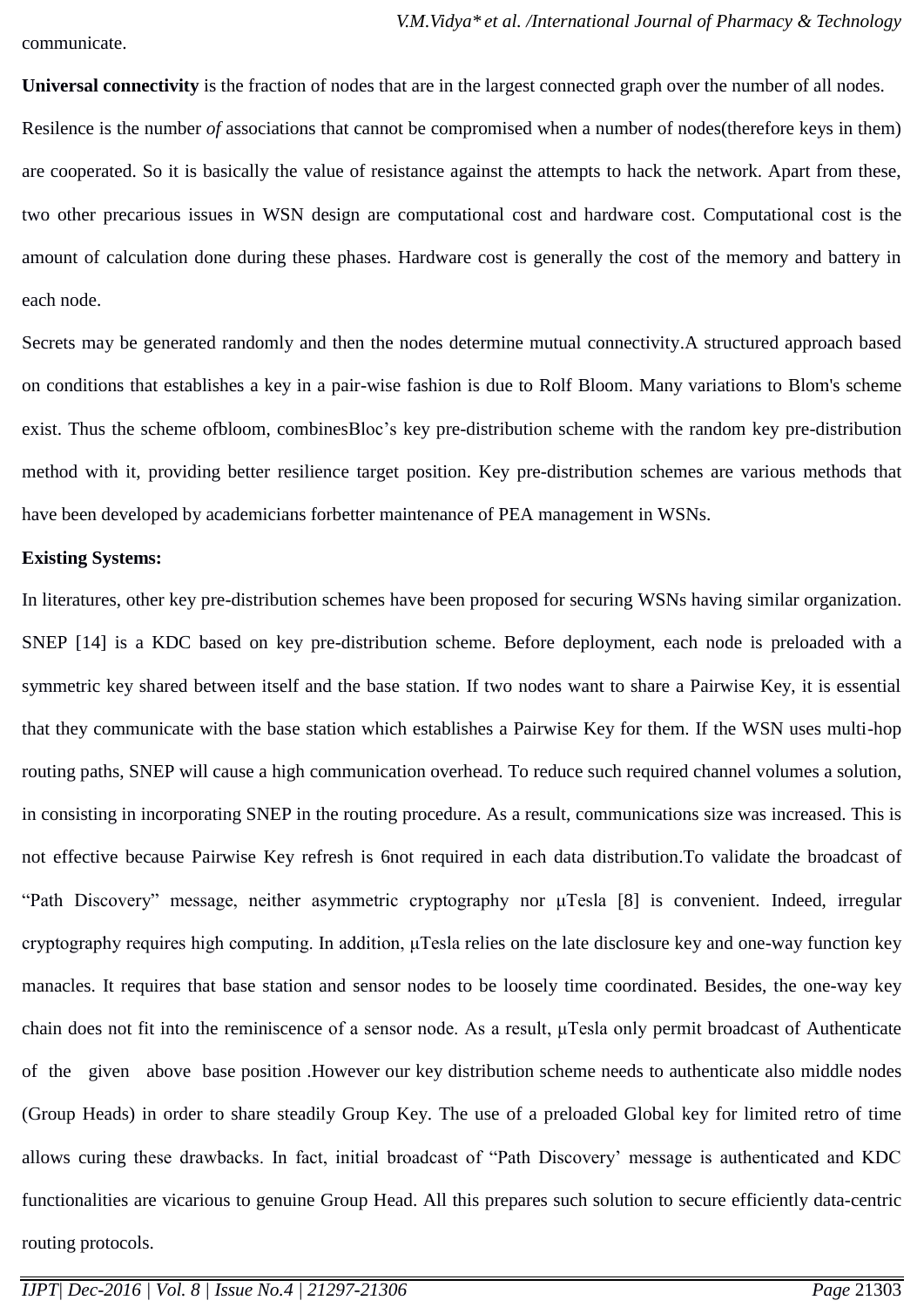#### **VI. Group Keys Alternative:**

Public key frameworks are thought to be costly in both stockpiling and calculation cost for sensor systems. To address this worry, bunch key instrument can be utilized as a part of this paper. For instance, all the youngster hubs can have the same gathering key, and utilize this key for the mark and confirmation of the kin hubs. The reason for the mark in youngster hubs' parcels is to ensure that the guardian hubs can't mess with the kid hubs' bundles in the scattering of kin bundles stage. Since the guardian hubs don't have the foggiest idea about the gathering key of tyke hubs, the gathering key can guarantee that the bundles of kin hubs utilized for confirmation are the parcels utilized for conglomeration.

In the check of the guardian bundle, we utilize a guardian private key and a grandparent private key to scramble the mark so that neither the grandparent hub nor the guardian hub can mess with the parcel utilized for collection. To embrace the gathering key, we can substitute the gathering key among guardian and kid hubs for the guardian private key, furthermore the gathering key among grandparent and kid hubs for the grandparent private key. Since grandparent and guardian hubs don't have any acquaintance with each other's key used to scramble the mark, they can't mess with the parcel, but since tyke hubs impart the gathering keys to the grandparent hub and guardian hub, they can check the mark.

To keep away from the high overhead of safely and dependably dispersing bunch keys from a focal key server, bunch keys can be preloaded to the sensor hubs. Likewise some gathering key overhauling systems can be utilized to manage the issue of hub bargain, so that the enemy is kept from utilizing the caught keys.



## **VII. Simulation Results:**

Reproduction results demonstrate that Group key and Pairwise key are all around partook in the WSN. The of demonstrates the acquired topology when the proposed key dissemination plan is performed. For sure, the WSN is sorted out in various leveled bunches. Besides, it makes conceivable the hubs to have more than one secure connection towards base station. Such topology gives a protected WSN rearrangement. We have computed essential time so that the key circulation plan accomplishes Group key and Pairwise key circulation. Recalling toward the end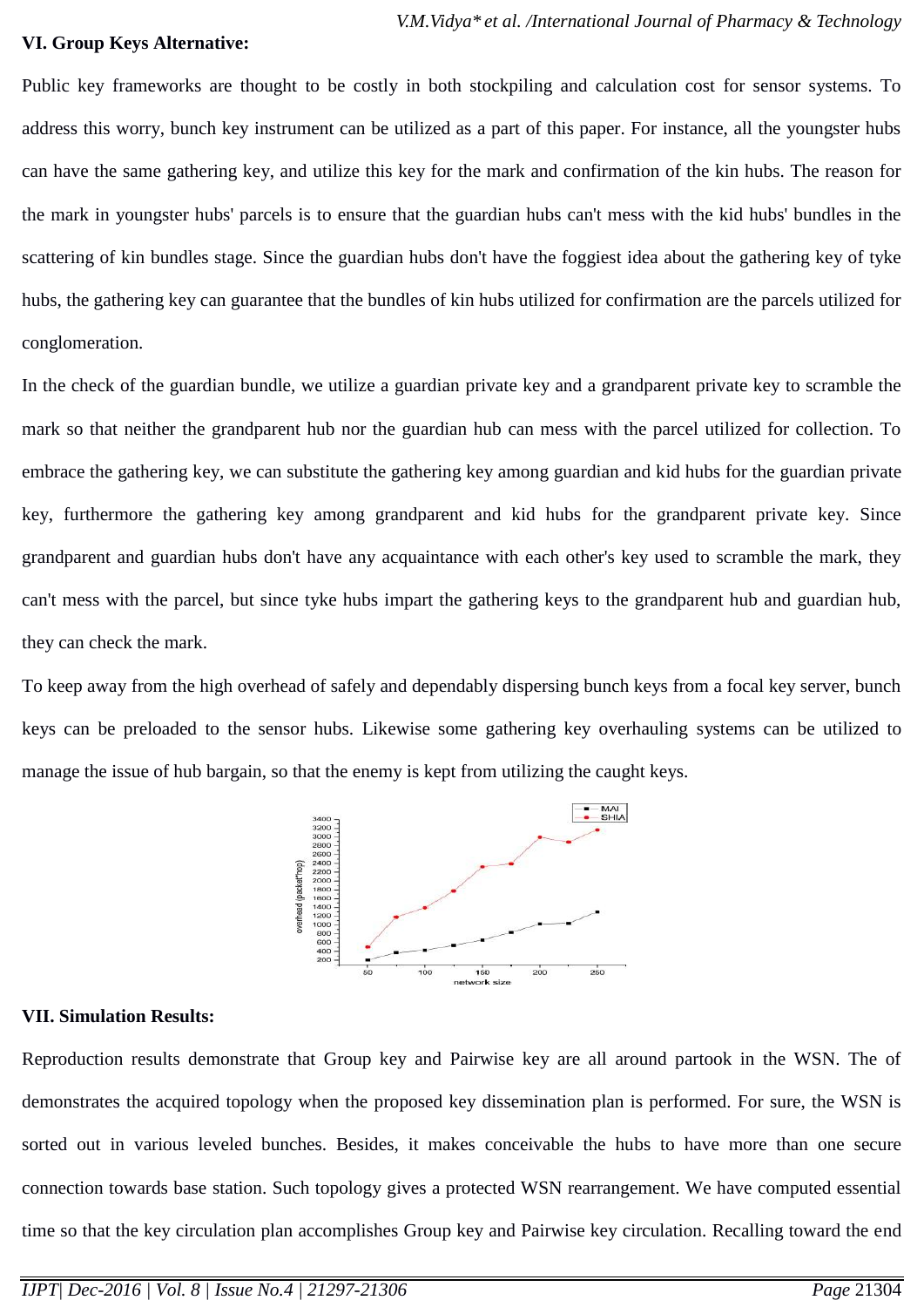*V.M.Vidya\* et al. /International Journal of Pharmacy & Technology* of Group Key circulation, Global Key is expelled from all sensor hubs. The demonstrates the required time for various system size. The bend which displays the fundamental time to convey Group Key shows well that Global Key can be evacuated before arrangement time achieves 10 seconds. In reality, for a WSN which contains 90 hubs the Worldwide Key is expelled from every sensor before 9 seconds.

To check commitments of the proposed key dissemination plan completed in section 5, the prior. Works taking into account the utilization of one KDC are mimicked with the same stage. The of Correlation regarding fundamental time. The bends of the proposed key appropriation Plan is all around set at the lower part. The adequacy of our plan is more noticeable when the Number of hubs increments. This clarifies its versatility.

## **VIII. Conclusion:**

Our secure arrangement gives a productive key conveyance plan to the examined information driven steering conventions. It gives neighbourhood procedure to share Group Key and Pairwise Key in progressive WSNs. Besides, it permits secure WSN redesign. Security investigation clarify that it can withstand a few assaults against WSNs. Reenactment's represent that it is versatile and more effective than prior works. Which depend on one. All these demonstrate that our proposed key conveyance plan is appropriate to secure the examined information driven steering conventions. Later on, we will give a formal confirmation of security properties for the proposed plan. Likewise, we will exhibit every one of these outcomes with expository study.

## **References:**

- 1. Kemal Akaka, Mohamed Youmans, A Survey on Routing Protocols for WSNs, *Elsevier Ad Hoc Networks* 3 (2005) 325–349.
- 2. C. Karol and D. Wagner. Secure routing in wireless device networks: Attacks and countermeasures, Elsevier's Ad-Hoc *Systems Journal*, Special Issue on Sensor Network Applications and Protocols, 1(2–3):293–315, 2003.
- 3. ChalermekIntanagonwiwat, Ramesh Goninan, Deborah Estrin, John Heinemann, Fabio, Silva, Directed diffusion for wireless Sensor networking, *IEEE/ACM Transactions on Networking*, Volume 16 Issue3, February 2003.
- 4. Manahan Mysore, Moshe Golan, Eric Osterweil, Deborah Estrin, Mohammad Rahim, Tiny Diffusion in the Extensible Sensing System at the James Standby, http://www.cens.ucla.edu/~mmysore/ Design/OPP/, 2003.
- 5. S. Hedetniemi, A. Leishman, A survey of nattering and broadcasting in communication networks, *Networks*, Vol. 18, No. 4
- *6.* R. Shah & J. Ribeye, Energy Conscious Routing for Low Vigor Ad Hoc Sensor Networks, in the Proceedings of the IEEE Wireless Communications and Networking *(WCNC)*, Orlando, FL, March 2004Session.